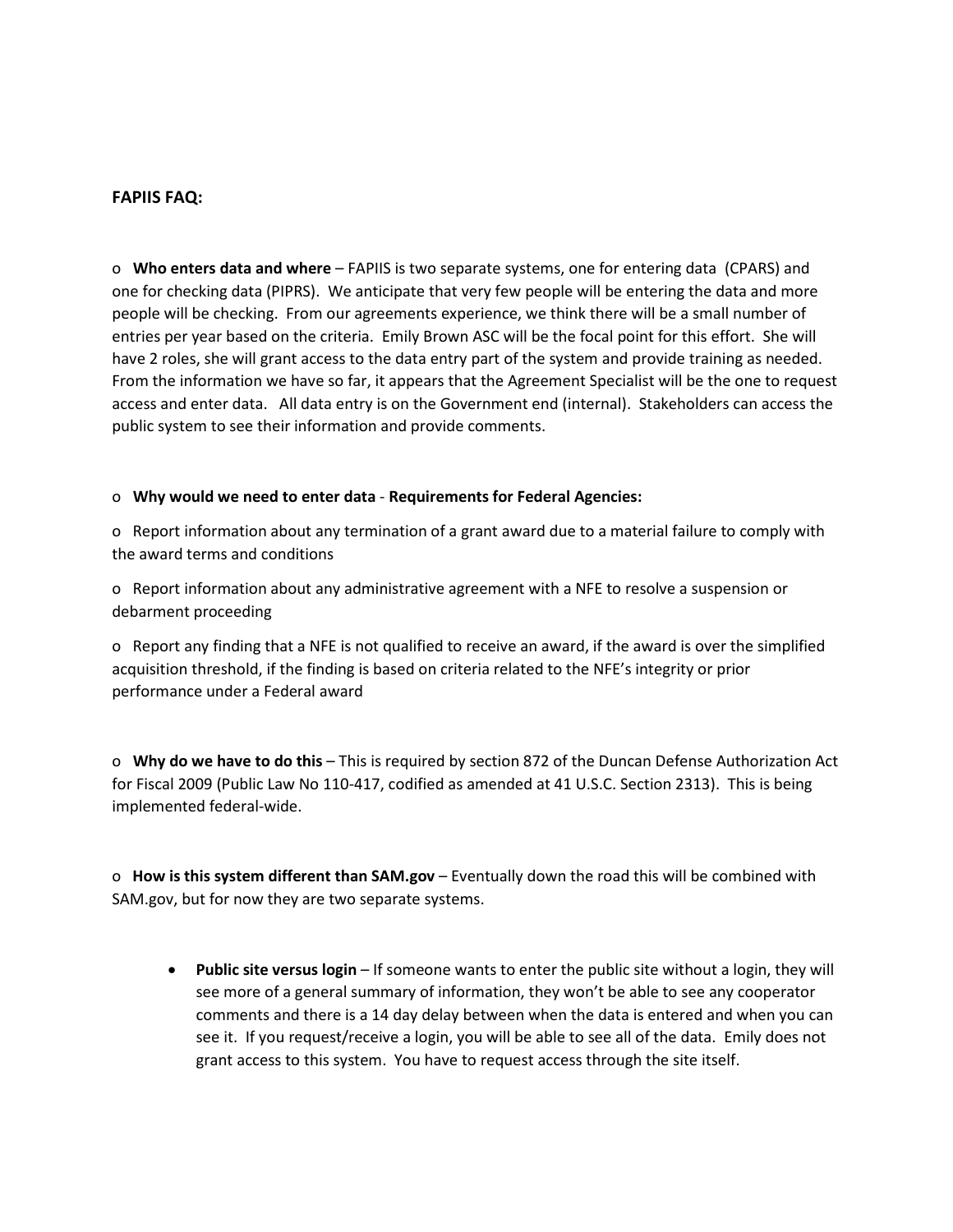**How do I enter FAPIIS information?** – Contact Emily Brown and she will provide you access to the CPARS system. Access is granted on an as needed basis.

**What information does the cooperator have to put in FAPIIS?** – The cooperator does not enter information into FAPIIS unless a FAPIIS record has been created for them due to the reasons above. They may review the record and provide comments.

 **Who in our agency is responsible for entering information into FAPIIS?** – Emily Brown will serve as Focal Point contact for APHIS (and will train others as backups). If the situation arises that you need to enter data into FAPIIS, the agreements contact should request access to CPARS from Emily. Access to CPARS is not required wide-spread.

**When do I check FAPIIS?** - Check FAPIIS whenever considering awarding a grant for over \$150,000. Most of the cooperators that APHIS works with will not have a FAPIIS record, indicating there are no FAPIIS related concerns. This search can either be run through the public site or you can request access to a PIPRS account through the system itself.

**What is the FAPIIS Website? <https://www.fapiis.gov/fapiis/index.action>**

**What is the term I need to add to relevant agreements? -** For an award over \$500,000, the terms and conditions of the award must contain, or reference Appendix XII to 2 CFR 200, which reads:

- A. REPORTING OF MATTERS RELATED TO RECIPIENT INTEGRITY AND PERFORMANCE
- *1. General Reporting Requirement*

If the total value of your currently active grants, cooperative agreements, and procurement contracts from all Federal awarding agencies exceeds \$10,000,000 for any period of time during the period of performance of this Federal award, then you as the recipient during that period of time must maintain the currency of information reported to the System for Award Management (SAM) that is made available in the designated integrity and performance system (currently the Federal Awardee Performance and Integrity Information System (FAPIIS)) about civil, criminal, or administrative proceedings described in paragraph 2 of this award term and condition. This is a statutory requirement under section 872 of Public Law 110-417, as amended (41 U.S.C. 2313). As required by section 3010 of Public Law 111-212, all information posted in the designated integrity and performance system on or after April 15, 2011, except past performance reviews required for Federal procurement contracts, will be publicly available.

*2. Proceedings About Which You Must Report*

Submit the information required about each proceeding that:

a. Is in connection with the award or performance of a grant, cooperative agreement, or procurement contract from the Federal Government;

b. Reached its final disposition during the most recent five year period; and

c. Is one of the following:

(1) A criminal proceeding that resulted in a conviction, as defined in paragraph 5 of this award term and condition;